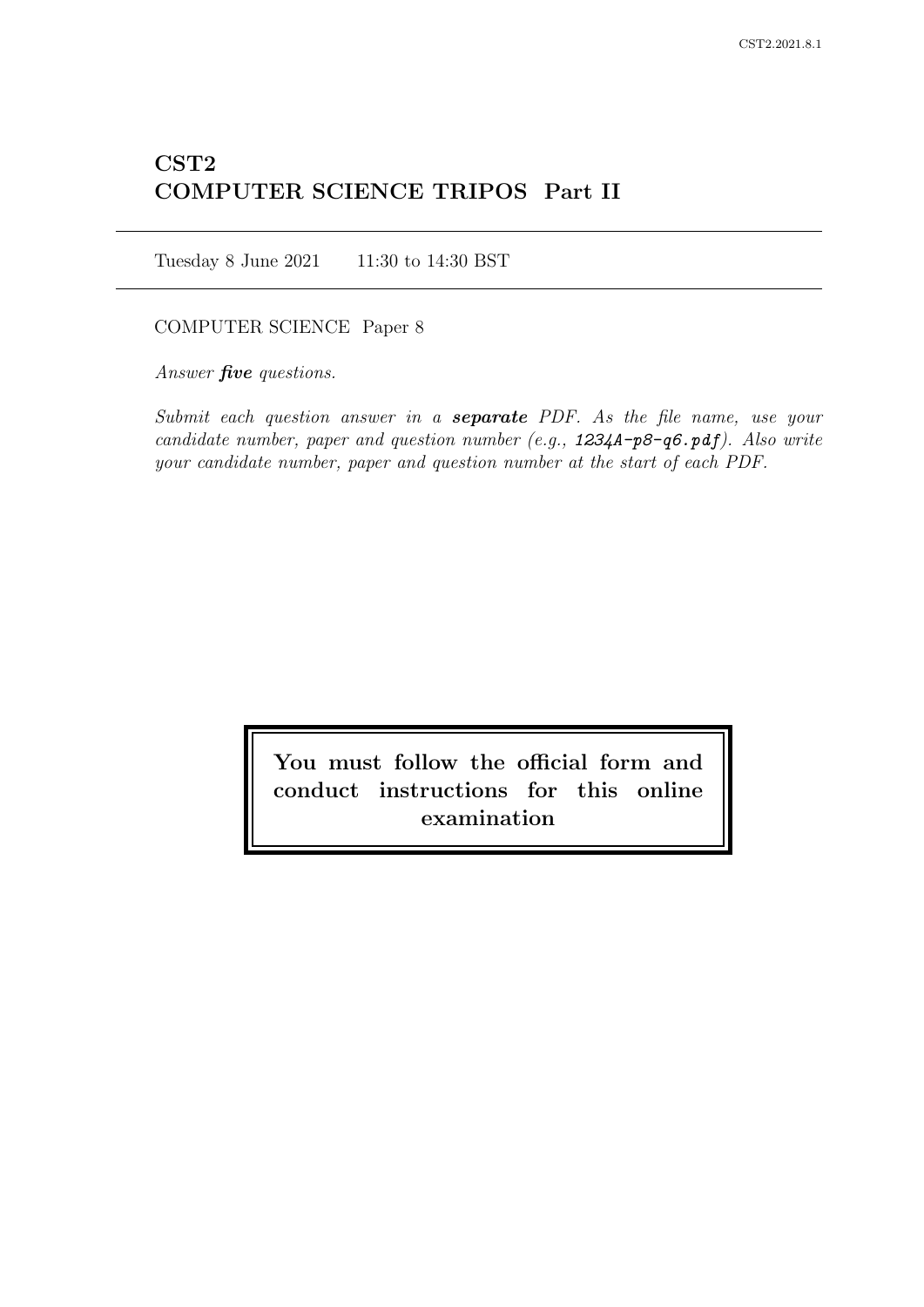# 1 Advanced Algorithms

(a) Suppose you have a randomised approximation algorithm for a maximisation problem such that, for any  $\epsilon > 0$  and any problem instance of size n, the algorithm returns a solution with cost  $C$  such that

$$
\Pr[C \ge (1 - 1/\epsilon) \cdot C^*] \ge 1/n \cdot \exp(-1/\epsilon),
$$

where  $C^*$  is the cost of the optimal solution. Can you use your algorithm to obtain a PTAS or FTPAS? Justify your answer. [6 marks]

- (b) We consider the following optimisation problem. Given an undirected graph  $G = (V, E)$  with non-negative edge weights  $w : E \to \mathbb{R}^+$ , we are looking for an assignment of vertex weights  $x : V \to \mathbb{R}$  such that: (i) for every edge  $\{u, v\} \in E$ ,  $x(u) + x(v) \ge w({u, v}),$  (*ii*)  $\sum_{v \in V} x(v)$  is as small as possible.
	- $(i)$  Design a 2-approximation algorithm for this problem. Also analyse the running time and prove the upper bound on the approximation ratio. *Note:* For full marks, your algorithm should run in at most  $O(E^2)$  time.

Hint: One way to solve this question is to follow the approach used by the greedy approximation algorithm for the VERTEX-COVER problem. [8 marks]

 $(ii)$  Can this problem be solved exactly in polynomial-time? Either describe the algorithm (including a justification of its correctness and why it is polynomial time) or prove that the problem is hard via a suitable reduction. [6 marks]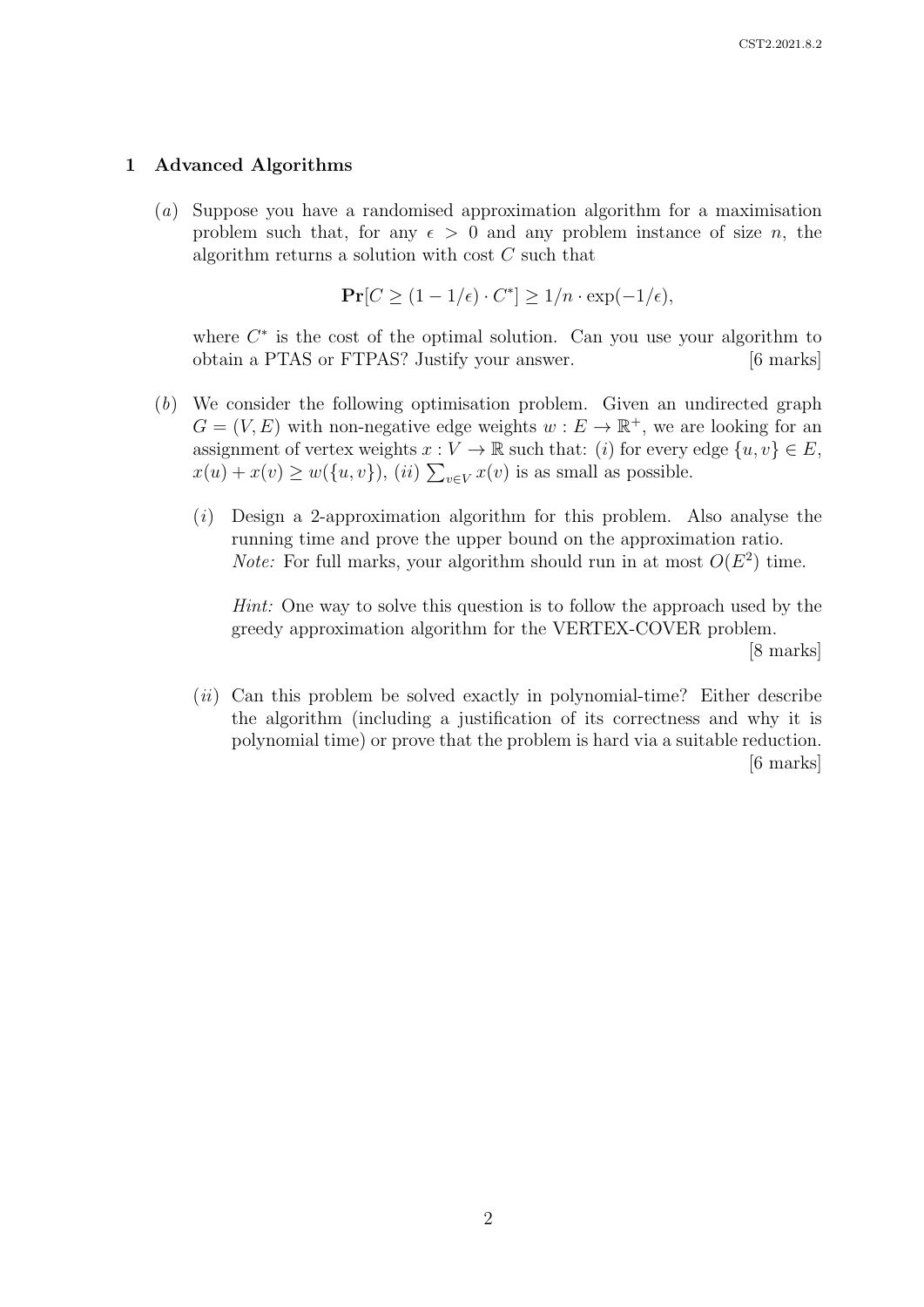# 2 Bioinformatics

(a) Compute the nearest neighbour phylogeny from the four species (B,M,H,O) distance matrix.

|   | B  | $M_{-}$        | Н             | ( ) |  |
|---|----|----------------|---------------|-----|--|
| B | 0  | $5^{\circ}$    | 6             |     |  |
| М | -5 | 0              | 3             | 2   |  |
| H | 6  | 3              | $\mathbf{0}$  | 2   |  |
|   |    | $\overline{2}$ | $\mathcal{D}$ |     |  |

[6 marks]

- (b) Can we always build a phylogenetic tree from a distance matrix? [2 marks]
- (c) Derive the Burrows-Wheeler (BWT) transform of the string 'TAGTATA'. How can the transform be reversed? Comment on the use of BWT for a genome sequence that has many repeated substrings. [4 marks]
- (d) Three analysis techinques for gene expression data (microarray) are hierarchical clustering, k-means and Markov clustering. Describe the structure of a set of experimental results that could be analysed by all three techniques and state what each form of analysis might identify and any additional inputs required. [4 marks]
- (e) Discuss how a Hidden Markov Model can be used to identify different gene parts and how many sequences might be needed to compute reliable transition probabilities. [4 marks]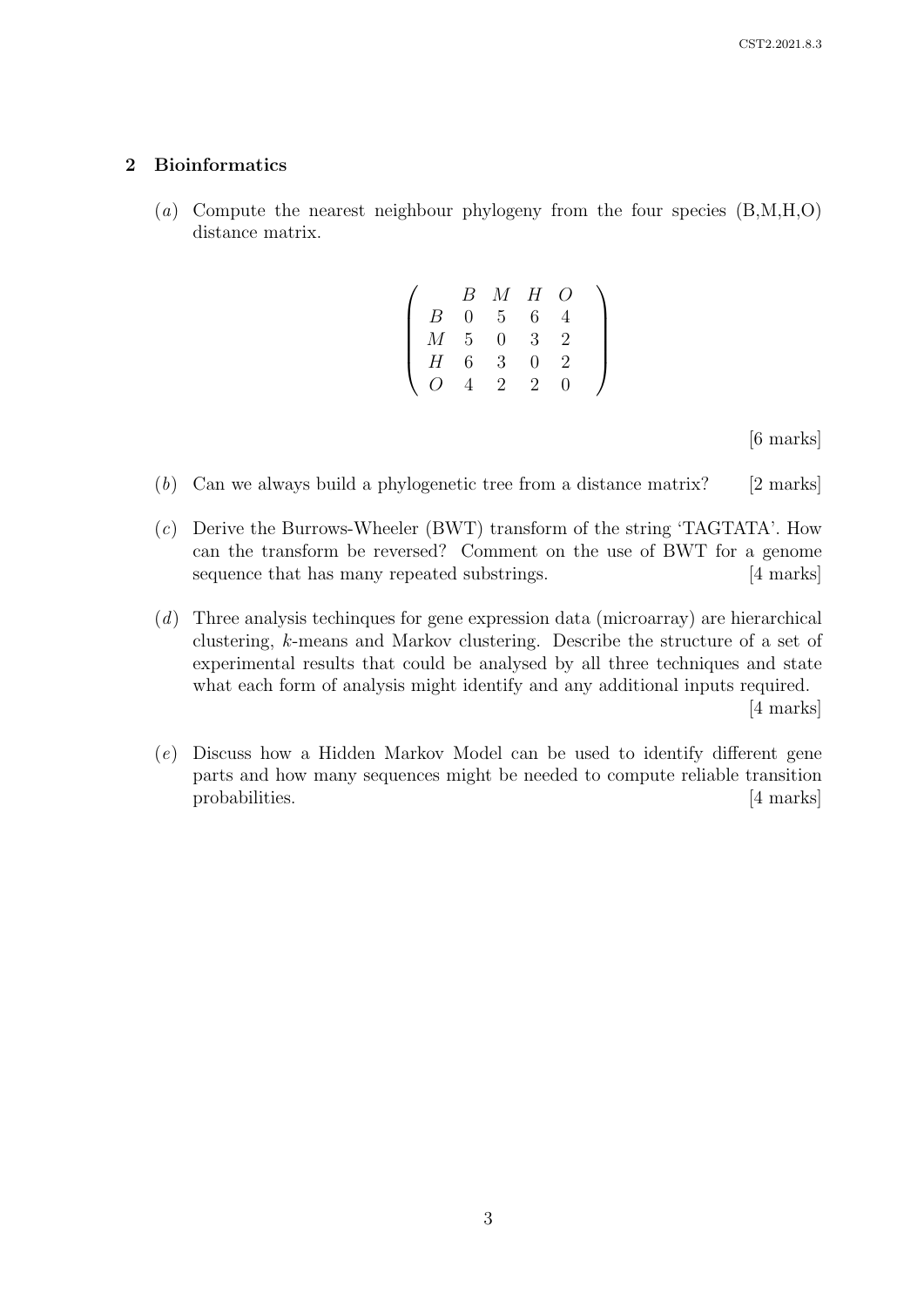# 3 Comparative Architectures

- (a) Some VLIW processors exploit fine-grain multithreading and SIMD execution units.
	- (i) What benefits could adding support for fine-grain multithreading to a VLIW processor provide? [4 marks]
	- $(ii)$  Why might a simple round-robin thread schedule be inefficient and how could we improve the schedule? [2 marks]
	- (*iii*) Assuming the VLIW processor has taken full advantage of fine-grain multithreading with a simple round-robin thread schedule, what changes to the processor might an optimised thread schedule require to ensure programs continue to execute correctly? [4 marks]
	- $(iv)$  Why might it be useful to include SIMD functional units when a VLIW processor can already specify independent operations to be executed in parallel? [4 marks]
- (b) Some VLIW processors support variable-length bundles of independent instructions.
	- (i) Why is this a useful feature and how could it be supported? [2 marks]
	- (*ii*) What costs would be incurred and additional logic needed to support this feature? [4 marks]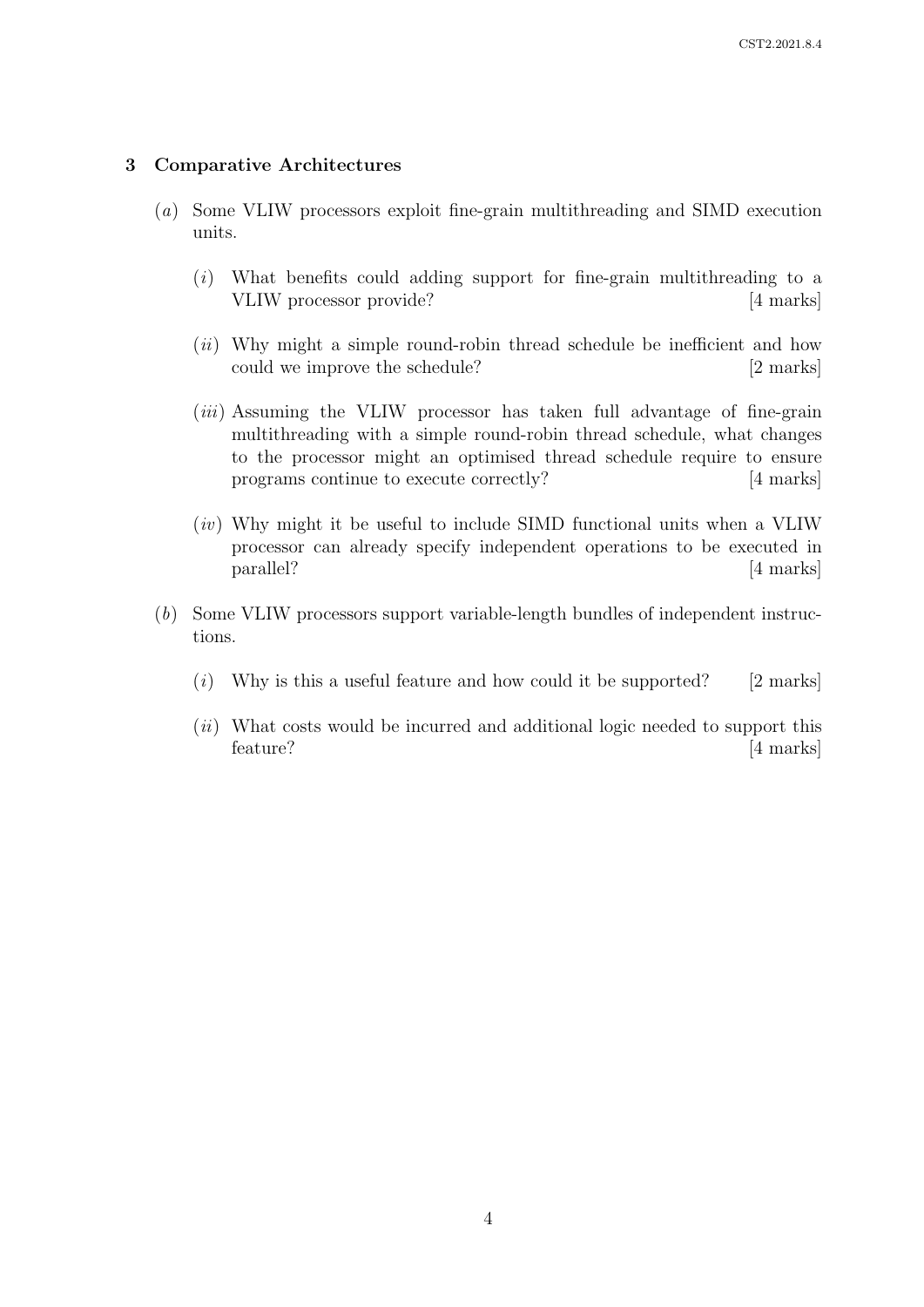# 4 Computer Vision

- (a) In the context of automated detection and interpretation of affective expressions using FACS (Facial Action Coding System), define the following concepts:
	- $(i)$  facial muscle action unit  $(AU)$
	- $(ii)$  action descriptor  $(AD)$
	- $(iii)$  valence
	- $(iv)$  arousal
	- $(v)$  "Pan-Am smile"
	- $(vi)$  cross-cultural universal  $[6 \text{ marks}]$

(b) Gabor wavelets offer a unifying framework for many tasks in computer vision, including edge detection, finding facial features, and pattern matching. The complex wavelet components (upper row) are parameterised to approximate the complex wavelet components (upper row) are parameterised to approximate the<br>convolution kernels for computing 1st and 2nd derivatives (lower row, given as functions of x but rotatable in images  $f(x, y)$  into functions of y as well):  $n$ volution kernels fo



Explain how Gabor wavelets can estimate the gradient vector field  $\vec{\nabla} f(x, y)$  in on notwork to localise how they can be used in a demodulation network to localise facial features. edge detection, extracting both edge strength and edge direction. Also describe Identify one application of Gabor wavelets in pattern matching. [5 marks]

 $(c)$  What can we learn from the perceptual experiments of the Swedish psychologist Johansson, involving sparse dot patterns such as shown on the right? How might his findings be useful in computer vision for data fusion, integration of motion cues in object recognition, and general aspects of scene understanding?



(d) Biological neurones are notoriously noisy, are apparently random in their connections and their firing patterns, and sluggish, with maximum firing rates around 100 Hz. Yet biological vision systems are wonderfully capable. Is there really any need for computer vision systems to use double precision arithmetic and GHz clock speeds? Give three examples of tasks in machine vision whose execution appears to require double precision arithmetic and high FLOPS, and for each example, explain this contrast with biological solutions. [5 marks]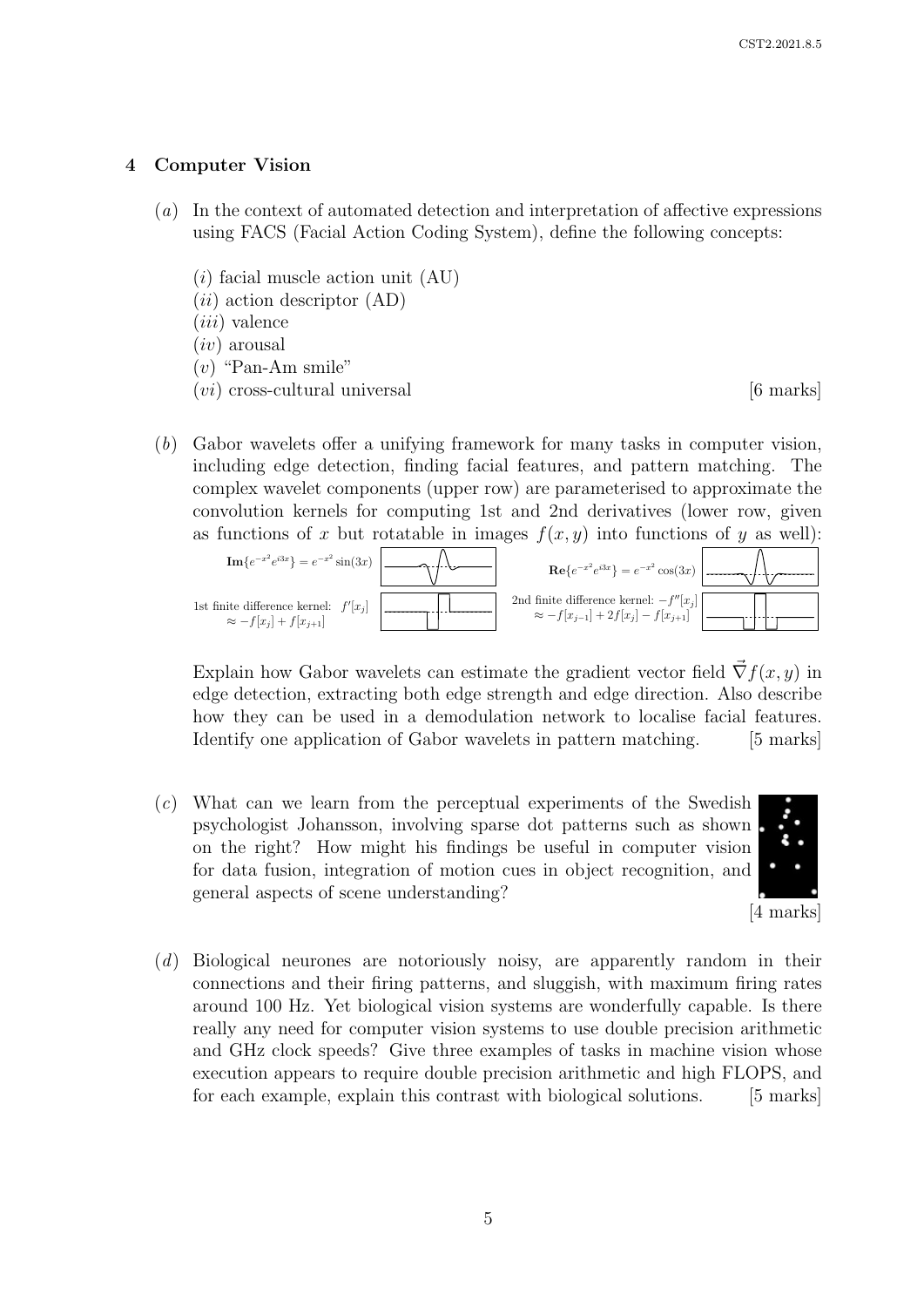# 5 Cryptography

- (a) Consider the following two alternative definitions of a MAC function, which receives as input an  $(n \cdot L)$ -bit long message of the form  $M = M_1||M_2|| \dots ||M_L$ with  $M_i \in \{0,1\}^n$  and a private key  $K \in \{0,1\}^n$  picked uniformly at random, returning a tag  $T \in \{0,1\}^n$ . Show how neither definition provides the security property of existential unforgeability.
	- (i) Let F be an *n*-bit to *n*-bit pseudo-random function. Return the message tag  $T = F_K(M_1) \oplus F_K(M_2) \oplus \cdots \oplus F_K(M_L).$  [4 marks]
	- (ii) Let F be a  $(2n)$ -bit to n-bit pseudo-random function. Return the message tag  $T = F_K(\langle 1 \rangle || M_1) \oplus F_K(\langle 2 \rangle || M_2) \oplus \cdots \oplus F_K(\langle L \rangle || M_L).$  [6 marks]

[*Notation:*  $\parallel$  = concatenation of bit strings,  $\oplus$  = bit-wise XOR,  $\langle i \rangle$  = *n*-bit binary representation of non-negative integer  $i$ .

- (b) Your colleague proposes to construct an authenticated encryption scheme that encrypts a plain-text message  $M$  by first calculating the message authentication code CMAC<sub>K</sub>(M) = T, and then forms the ciphertext by encrypting M||T using CFB mode with initial vector  $IV = E_K(T)$ , using the same key and blockcipher  $E_K$ . Does this construction offer CCA security? Why or why not? [5 marks]
- (c) Given a block cipher  $E_K$  with n-bit block size, where  $n \geq 64$  is a power of two, how can you use  $E_K$  to construct a strong pseudo-random permutation for  $\frac{n}{2}$ -bit blocks? [5 marks]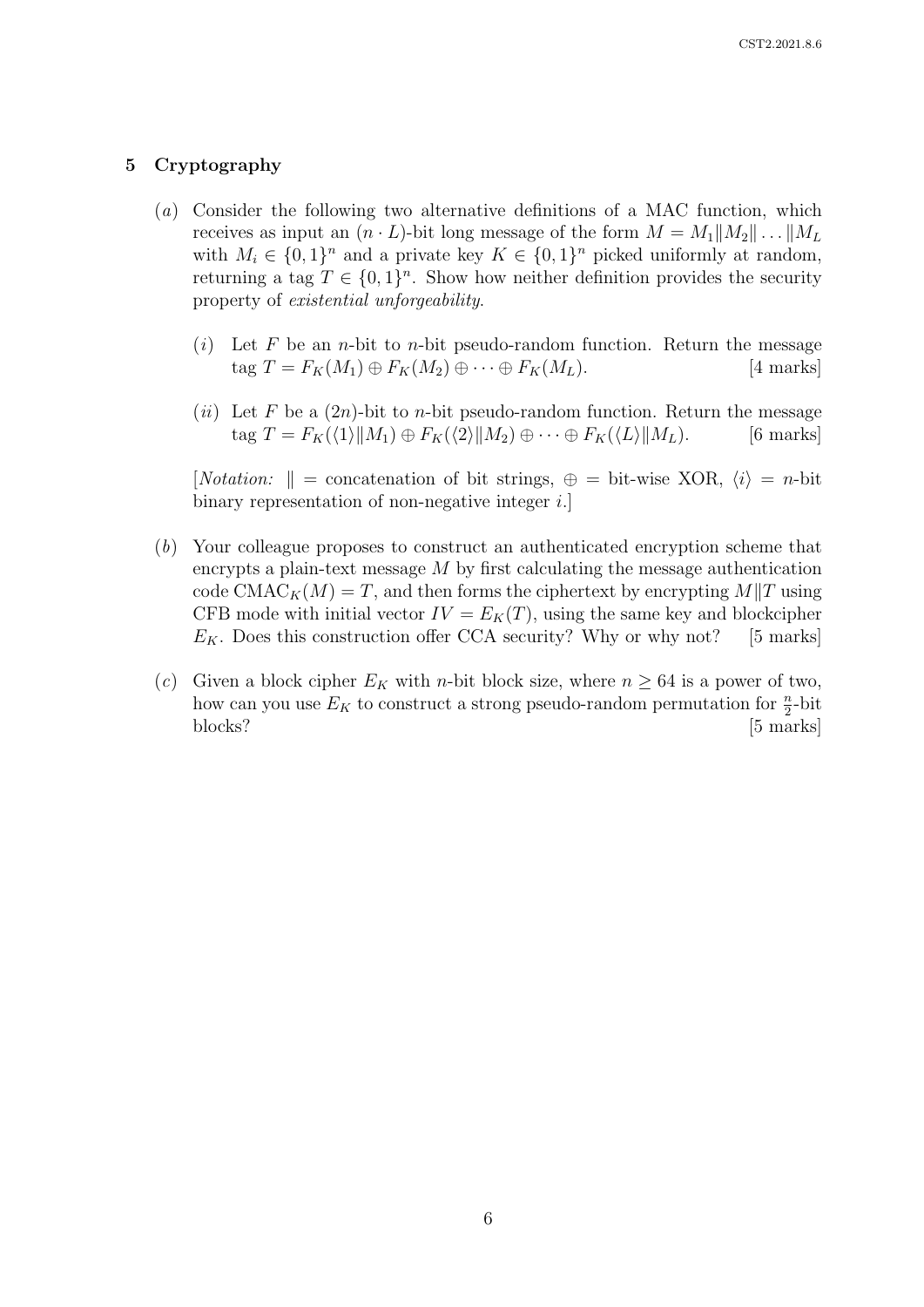# 6 Denotational Semantics

A right adjoint of a monotone function  $f: P \to Q$  between posets is a monotone function  $g: Q \to P$  such that  $id_P \sqsubseteq g \circ f$  and  $f \circ g \sqsubseteq id_Q$ .

Let  $f: P \to Q$  be a monotone function with a right adjoint  $g: Q \to P$ .

(a) For  $p \in P$  and  $q \in Q$ , prove that  $f(p) \sqsubseteq_Q q$  if, and only if,  $p \sqsubseteq_P g(q)$ . [4 marks]

Let  $h : P \to P$  and  $\ell : Q \to Q$  be monotone functions such that  $f \circ h = \ell \circ f : P \to Q$ .

(b) Prove that if h has a least pre-fixed point  $fix(h)$  then  $f(f(x(h))$  is a least pre-fixed point of  $\ell$ .  $[8 \text{ marks}]$ 

Further assume that  $g \circ f = id_P$ , in which case f is said to be an *embedding* and g a projection.

(c) Prove that if  $\ell$  has a least pre-fixed point  $\hbar x(\ell)$  then  $q(\hbar x(\ell))$  is a least pre-fixed point of h. [8 marks]

#### 7 E-Commerce

Over the years you developed a friendship with Alice, the owner-operator of a high quality coffee shop. As a result of recent government regulations in relation to managing the current pandemic, Alice has decided to close the retail aspect of her business and move it online. She turns to you for help as you are the friendly neighbourhood Computer Scientist.

- (a) Discuss four aspects, from a legal standpoint, of moving her business online that Alice needs to consider that would be different from operating a retail location. [4 marks]
- (b) Moving online enables Alice to consider alternative business models to the traditional e-commerce merchant model. Discuss two business models that might be relevant to her coffee business highlighting both the business activity and financial model. [6 marks]
- (c) Choose one of the business models you identified above and discuss what activities Alice might need to use to implement the model, along with the metrics she could use to measure if she is being successful or not. [10 marks]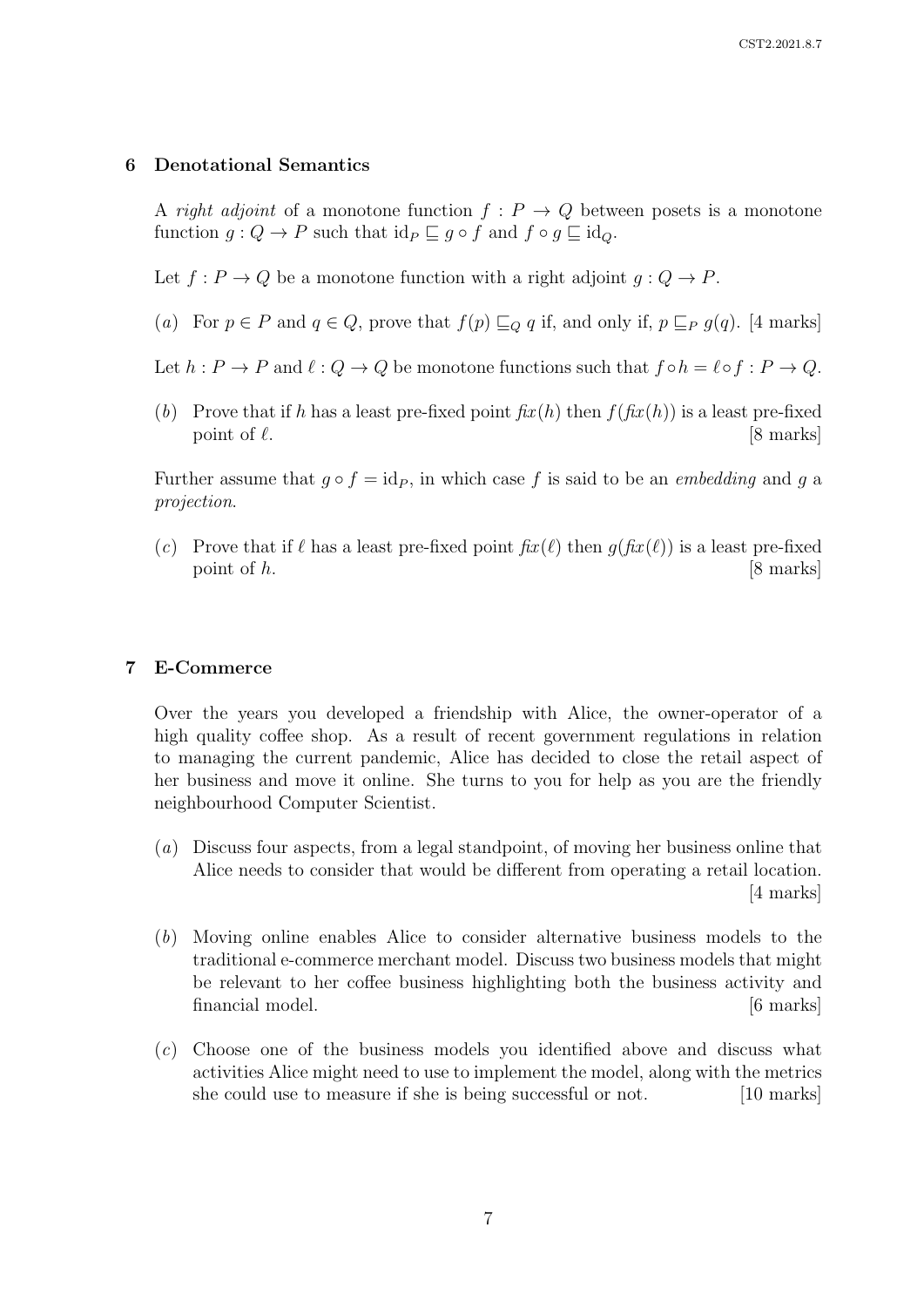#### 8 Hoare Logic and Model Checking

Consider commands C composed from assignments  $X := E$  (where X is a program variable, and E is an arithmetic expression), heap dereference  $X := [E]$ , heap assignment  $[E_1] := E_2$ , the no-op skip, sequencing  $C_1; C_2$ , conditionals if B then  $C_1$  else  $C_2$  (where B is a boolean expression), and loops while B do C. null is 0. We write  $\text{align}(t, s)$  for the smallest multiple of s larger than t. Let  $\mathsf{block}(t,0) = \mathsf{emp}, \quad \mathsf{block}(t,n+1) = (\exists t'.\ t \mapsto t') * \mathsf{block}(t+1,n).$ 

(a) Explain why the following postcondition for an allocator that returns aligned blocks is incorrect, and propose a fix.

$$
\begin{array}{l}\n\{\text{block}(B, E - B) * 1 \leq S\} \\
\text{if align}(B, 2^S) + 2^S < E \\
\text{then } (R := \text{align}(B, 2^S); B := B + 2^S) \text{ else } R := 0 \qquad [3 \text{ marks}] \\
\left\{\begin{array}{l}\n\text{block}(B, E - B) * \\
(R \neq 0 \implies (\text{block}(R, 2^S) * R = \text{align}(R, S)))\n\end{array}\right\}\n\end{array}
$$

- (b) With this specification, allocations cannot be chained, as in  $C_{\text{alloc}}$ ;  $Y := X$ ;  $C_{\text{alloc}}$ . Explain why, and propose a fix. [2 marks]
- (c) Strengthen the precondition just enough to guarantee the success of allocation (so that  $R \neq 0 \Longrightarrow$  is not needed anymore). [2 marks]

(d) Consider the following representation predicate for lists of free blocks of size  $2<sup>S</sup>$ .  $\texttt{freelist}(t, S) = (t = \texttt{null} * \texttt{emp}) \vee$  $\sqrt{ }$  $\Big\}$   $\exists t'.$  $\sqrt{ }$  $\vert$  $t = \texttt{align}(t, 2^S)$  $\sqrt{ }$ ) ∧  $\overline{1}$  $t \mapsto t' *$ block $(t+1, 2^S - 1)$  \*  ${\tt freelist}(t', S)$  $\setminus$  $\overline{ }$  $\setminus$  $\Bigg\}$  $\setminus$  $\Bigg\}$ 

Give a loop invariant, and precisely but informally explain why it is preserved, for this "add the contents of a block into a free list" triple:

$$
{B = \text{align}(B, 2^S) * \text{block}(B, E - B) * 1 \le S * L = \text{null}}
$$
\n
$$
\text{while } B + 2^S < E \text{ do}
$$
\n
$$
([B] := L; L := B; B := B + 2^S)
$$
\n
$$
{\text{block}(B, E - B) * \text{freelist}(L, S)}
$$
\n
$$
\{ \text{block}(B, E - B) * \text{freelist}(L, S) \}
$$
\n
$$
[7 \text{ marks}]
$$

(e) Give a loop invariant, and precisely but informally explain why it is preserved, for this "coalesce blocks of a size S free list into a size  $S + 1$  free list" triple:  ${f_{\text{frag}}(L1, S) * L2 = \text{null} * D = 0}$ 

$$
\begin{pmatrix}\n\text{if } L1 = \text{null then } D := 1 \\
\text{while } D = 0 \text{ do} \\
\text{else} \\
\text{if } X = \text{null or } X \text{ mod } 2^{S+1} \neq 0 \text{ then } D := 1 \\
\text{else } \begin{pmatrix}\nX := [L1]; \\
\text{if } X = \text{null or } X \text{ mod } 2^{S+1} \neq 0 \text{ then } D := 1 \\
\text{if } X + 2^S \neq Y \text{ then } D := 1 \\
\text{else } ([X] := L2; L2 := X)\n\end{pmatrix}\n\end{pmatrix}
$$
\n{freelist(L1, S) \* freelist(L2, S + 1)}

[6 marks]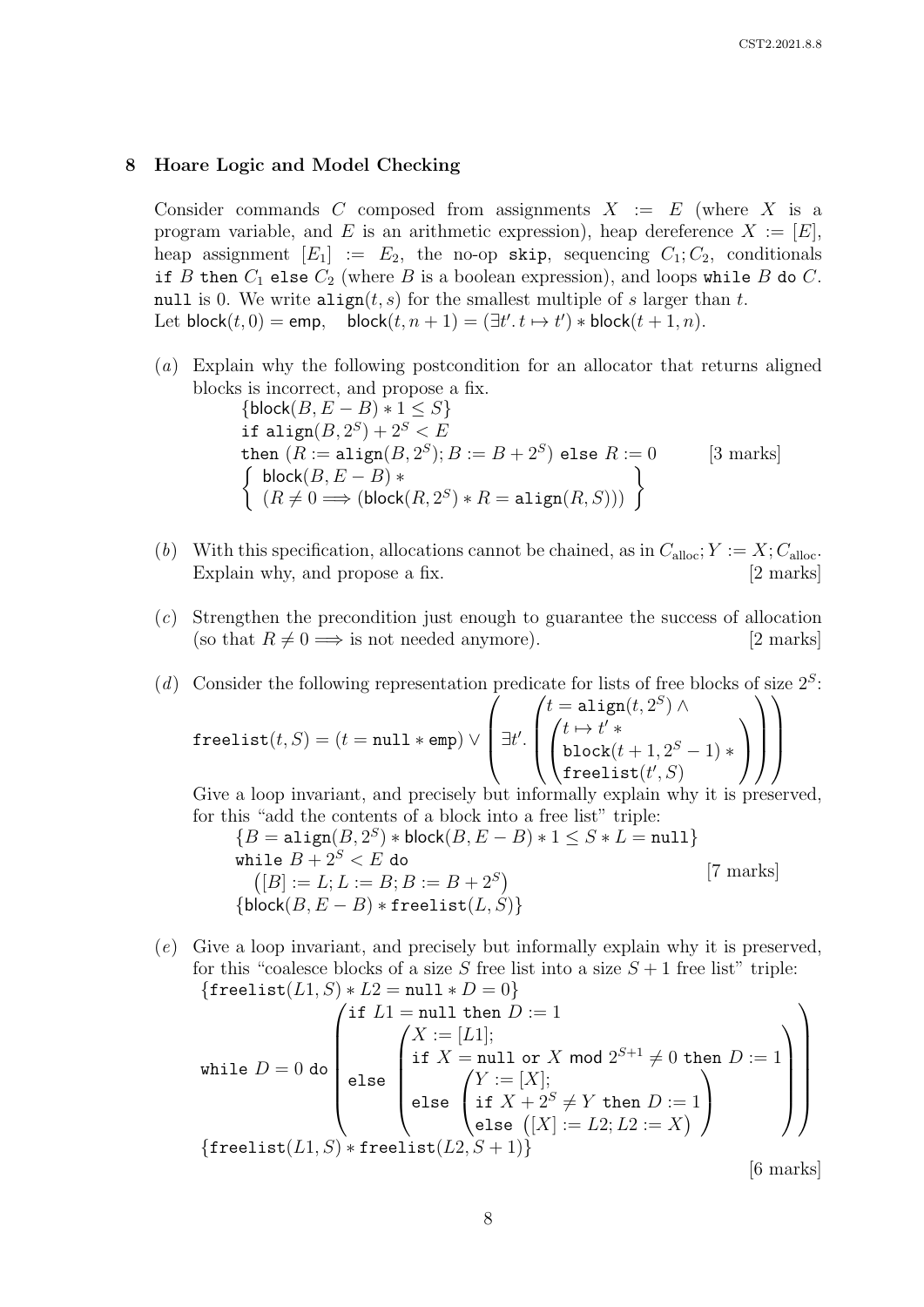$1 - \alpha$ 

1 - *β*

# 9 Information Theory

- (a) A "smart" coin (one with memory) is tossed, whose frequencies of coming up heads ('H') or tails ('T') are equal; but with probability  $\alpha$  the outcomes repeat the previous one  $(0 < \alpha < 1)$ . 'T'  $H'$   $\alpha$   $\leftarrow$   $\alpha$   $\leftarrow$   $\alpha$   $\leftarrow$   $\alpha$   $\leftarrow$   $\alpha$   $\leftarrow$   $\alpha$ 'H' **State 0 State 1**
	- (i) Suppose you know  $\alpha = 0.75$ , and you observe that a particular outcome is the opposite of the previous one. How much information, in bits, is associated with this improbable observation? [1 mark]
	- (ii) Treating  $\alpha$  as a free parameter, provide an expression for the entropy  $H(\alpha)$ of this two-state Markov process. What is the maximum possible value of  $H(\alpha)$ , and how is that compatible with your answer in (i)? [3 marks]
- (b) Consider two discrete probability distributions  $p(x)$  and  $q(x)$  over the same set of four values  $\{x\}$  of a random variable:

| p(x) |  |  |
|------|--|--|
| q(x) |  |  |

- (i) Calculate the cross-entropy  $H(p,q)$  between  $p(x)$  and  $q(x)$ . [2 marks]
- (*ii*) Calculate their Kullback-Leibler distance  $D_{\text{KL}}(p||q)$ . [2 marks]
- (*iii*) Comment on the use of metrics  $H(p,q)$  and  $D_{\text{KL}}(p||q)$  in machine learning and for calculating the efficiency of codes. [2 marks] and for calculating the efficiency of codes.
- (c) Consider an asymmetric binary channel whose input source is  $\epsilon$ the alphabet  $X = \{0, 1\}$  with probabilities  $(0.5, 0.5)$  and whose outputs are  $Y = \{0, 1\}$ , but with asymmetric error probabilities. Thus an input 0 is flipped with probability  $\alpha$ , but an input 1 is flipped with probability  $\beta$ . *X Y*  $\circ$   $\overbrace{\hspace{1.5cm}}^{\bullet}$   $\overbrace{\hspace{1.5cm}}^{\bullet}$   $\circ$  $1 \bullet \longrightarrow 1$ 
	- (i) Give its channel matrix  $p(y_k|x_i)$  and the output probabilities. [3 marks]
	- (ii) Show that the capacity C of this asymmetric binary channel is minimised,  $C = 0$ , for any combination  $(\alpha, \beta)$  in which  $\alpha + \beta = 1$ . [2 marks]
- (d) In the Information Diagram developed by Dennis Gabor, explain the concept of an "atom" and what is irreducible about it. Draw several atoms in this plane representing different trade-offs, labelling the axes of the plane, and explain what all the atoms have in common despite their differences. Write a parameterised expression  $f(t)$  defining atoms as functions of time, and explain what makes atoms an optimal basis for representing information in signals. [5 marks]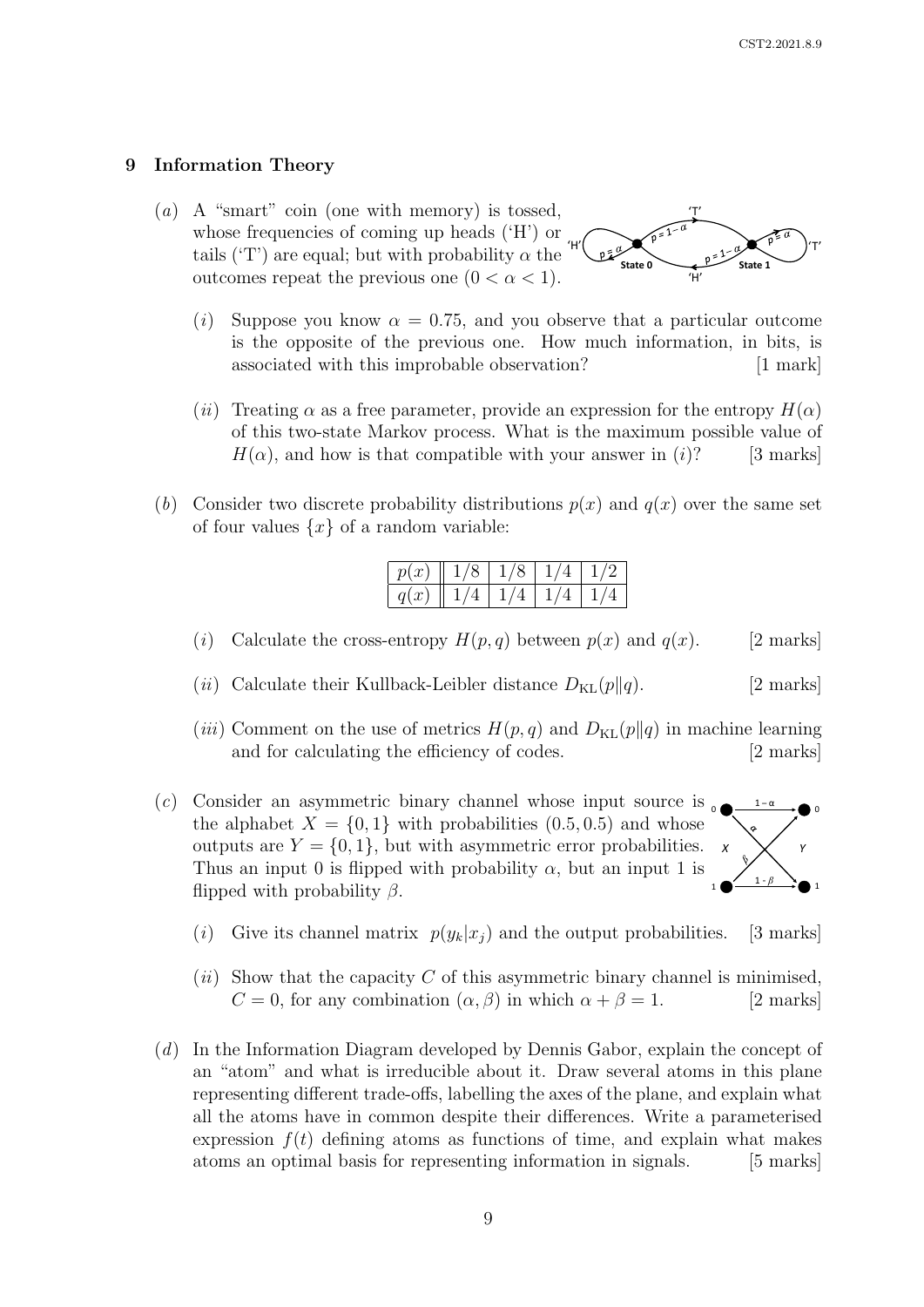#### 10 Machine Learning and Bayesian Inference

The standard linear classifier for two-class problems models the generation of noisy data as

$$
Pr(Class 1 | \mathbf{w}, b; \mathbf{x}, \theta) = \sigma_{\theta} \left( \mathbf{w}^{T} \mathbf{x} + b \right)
$$
 (1)

where  $\sigma_{\theta}(x) = 1/(1 + \exp(-\theta x))$ . You are presented with a problem where the data appears not quite linear, in the sense that Class 1 forms a band, with Class 2 on either side:



The data is still noisy however, and looks like this:



We refer to this as the *banded* data.

- (a) Explain the purpose of each element of (1). Explain why each parameter is needed, and how each relates to the modelling of noisy, linear data. [6 marks]
- (b) Explain how the model in (1) can be modified to model the banded data, by leaving the linear part of the model unchanged, but modifying the treatment of the noise. [3 marks]
- $(c)$  Explain how the model in (1) can be modified to model the banded data, by making a minimal modification to the linear part of the model, while leaving the treatment of the noise unchanged. [5 marks]
- (d) Assuming that you have training algorithms suitable for both of the models proposed for the banded data, briefly explain how, in practice, you might choose which is the better one to use, and how you might choose any relevant hyperparameters. [6 marks]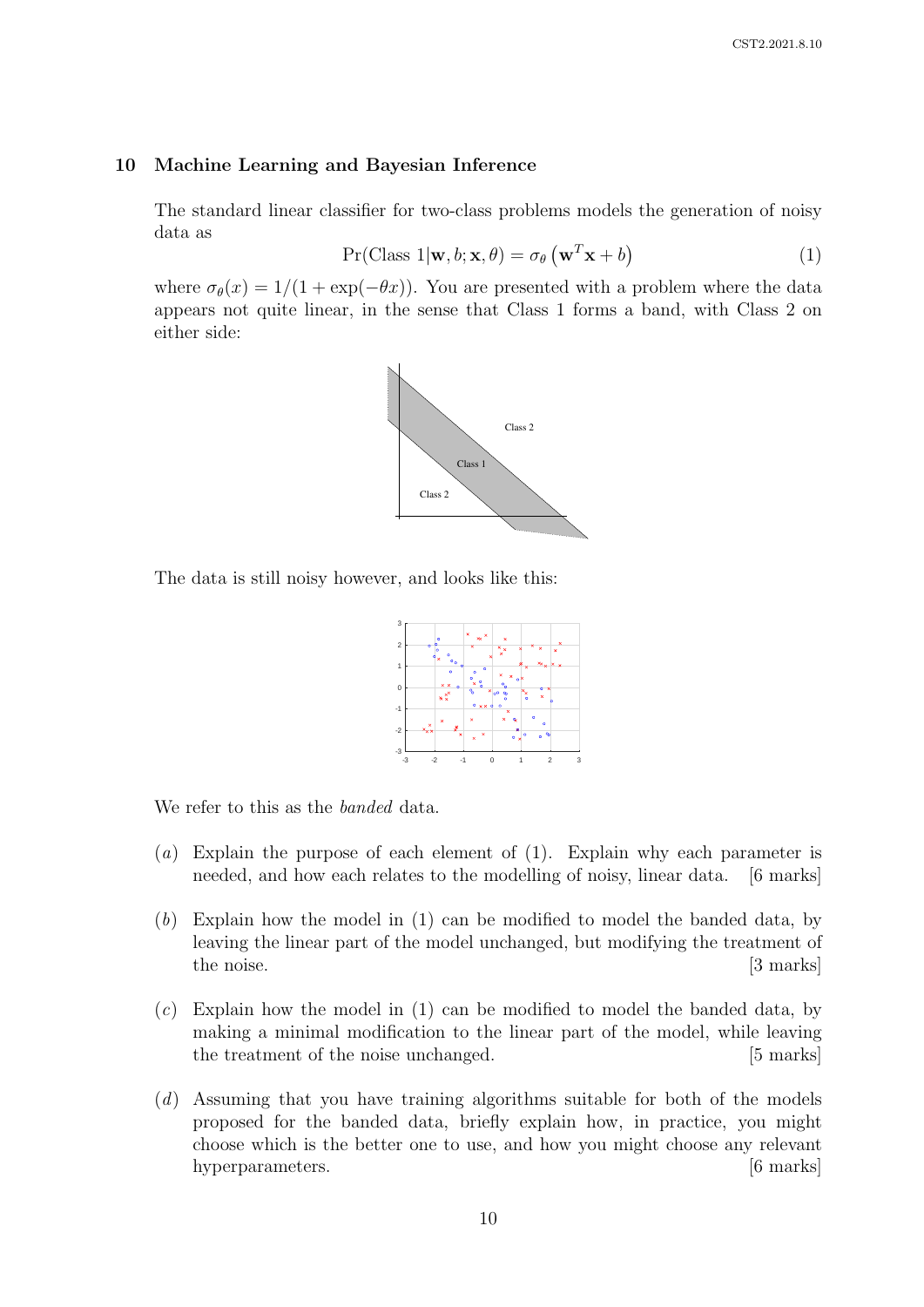## 11 Mobile and Sensor Systems

- (a) Describe the differences between proactive and reactive ad hoc routing protocols. [3 marks]
- (b) Consider the following routing table for mobile node U in an ad-hoc network:

|             |   | Dest Next Hop Number of Hops |
|-------------|---|------------------------------|
| X           |   | $\overline{2}$               |
| V           |   |                              |
| Ζ           |   | 2                            |
| S           | S | 1                            |
| $\mathbf R$ | R |                              |
| Y           | R | 2                            |
| T           | S | 2                            |
|             | R | 3                            |

For the mobile nodes snapshot illustrated here:



- $(i)$  How would the routing table for node U be updated by the Destination Sequenced Distance Vector (DSDV) routing protocol, after node Y runs out of battery and disconnects from the network? [Assume no other nodes move in that time interval. [3 marks] [3 marks]
- $(ii)$  Now consider the scenario where node Z needs to communicate to node T regularly, but no other nodes communicate. How would you modify the routing protocol? Are there other considerations which would impact the choice of protocol to use? [4 marks]
- (iii) Consider routing nodes STYW from the original mobile node snapshot moving out of reach of nodes ZVURX. Node S and Y are intermittently moving back in range of the latter cluster. Node Z still needs to communicate regularly with T. What protocol would you use? Illustrate the considerations that would drive your choice of protocol. [5 marks]
- $(iv)$  Now assume that the nodes depicted in the diagram above are fixed sensors, instead of mobile nodes. Node Y is a sink and all other nodes forward data to it. Explain why the mobile routing solutions of the previous answers are not suitable. Suggest a more appropriate protocol, describing its principles and advantages in this scenario. [5 marks]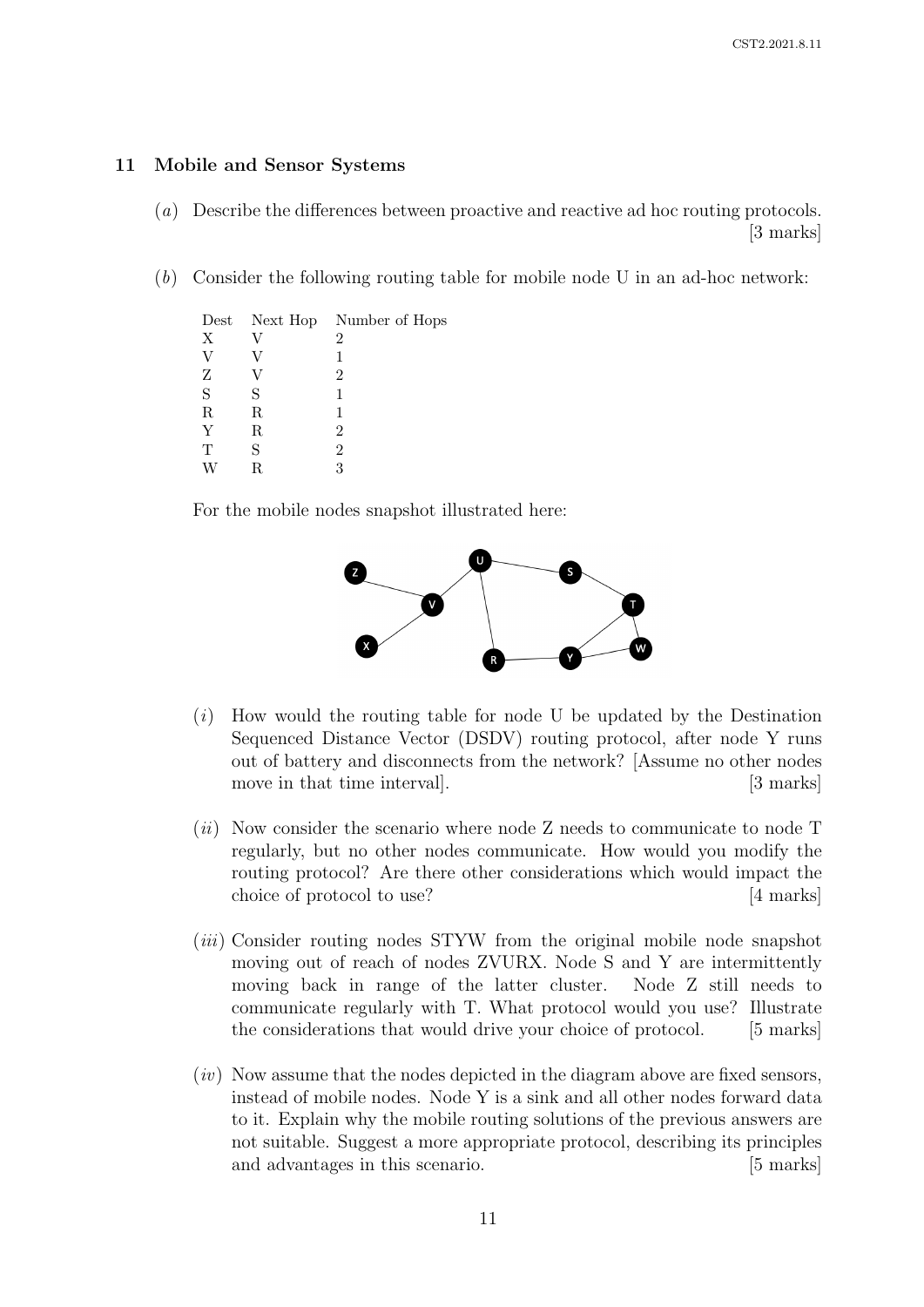# 12 Optimising Compilers

We wish to use abstract interpretation to analyse the construction, modification and traversal of directed graphs. Graph nodes are represented by the following C-like structure; the root of a graph is a pointer to a graph\_node:

typedef struct graph\_node { int value; struct graph\_node \*children; } graph\_node;

Graph nodes are assumed to have a maximum of two children. Exceptions (for example, caused by trying to add a third child to any node, or a search failing to find a node) cause control to transfer out of the program, and do not need to be considered further in the analysis.

- (a) The first analysis consists of identifying whether a graph is actually a tree.
	- $(i)$  Create a three-value abstraction for this analysis, describing abstract values and the concrete values that they represent, and why it is safe. [4 marks]
	- $(ii)$  Define the abstract interpretation of the following concrete functions giving a brief explanation for each.
		- (A) Function *create\_child(g)* creates a new graph\_node and makes it a child of q, returning the new child. [2 marks]
		- (B) Function  $add\_child(g, c)$  makes an existing node, c, a child of g, returning  $q$ . [3 marks]
		- (C) Function remove child(g, c) removes node c from g's children, returning  $g$ . [2 marks]
		- (D) Function  $df_s(q, v)$  locates and returns the first node in a depth-first search starting at q that contains the value v.  $[2 \text{ marks}]$
- (b) The second analysis consists of calculating the length of the shortest path from a node to any leaf node. Create an abstraction for this analysis and define the abstract interpretation for the four functions in Part  $(a)(ii)$ . [Hint: consider using a tuple for your abstract values.] [7 marks]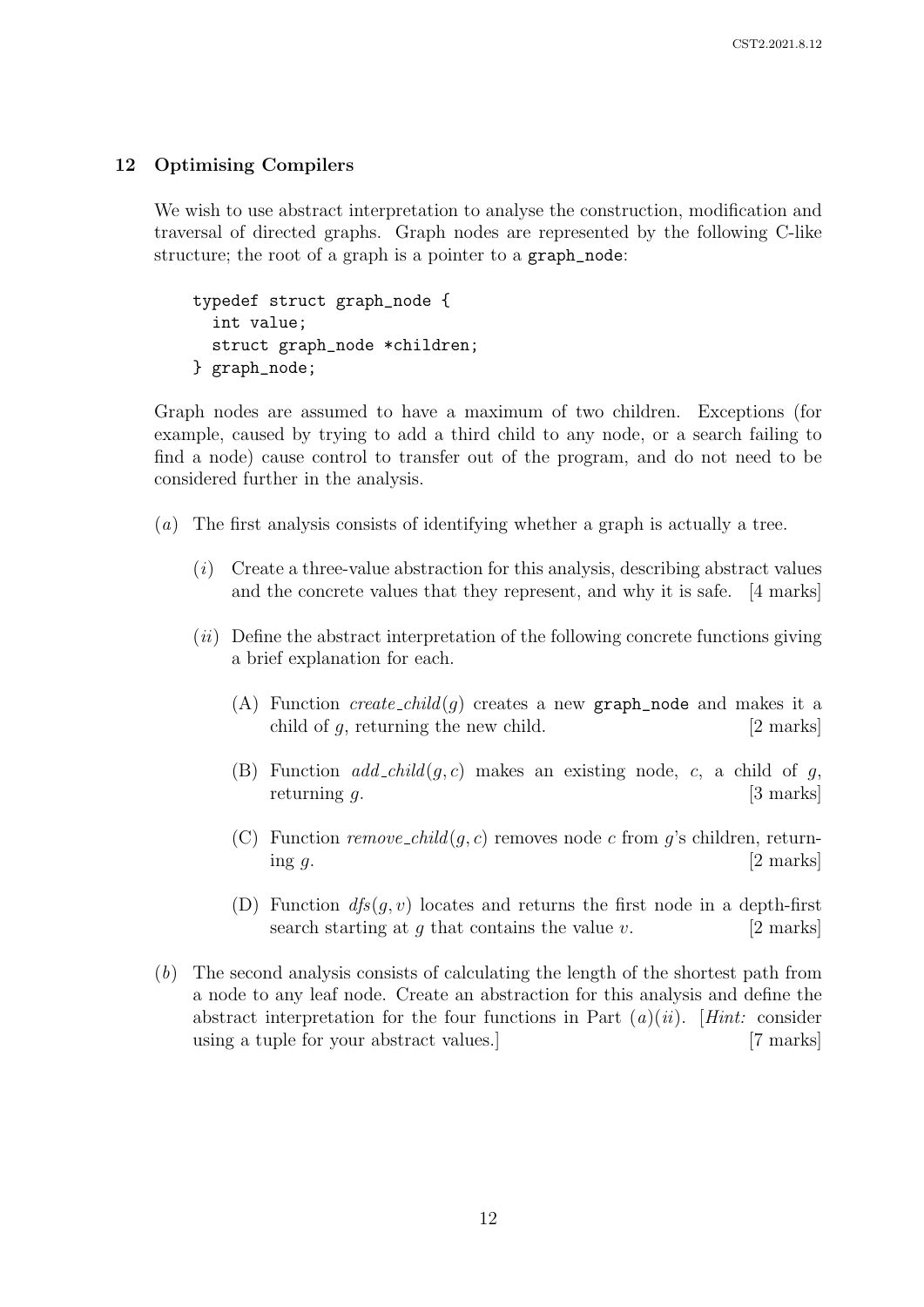# 13 Principles of Communications

(a) Multipath routing allows flows of packets in the Internet to be split over more than just one source-destination path. As a consequence, the fair allocation of network capacity amongst different flows may need to be re-considered. Inelastic (real time) flows are usually allocated capacity according to max-min fairness. Elastic (non real-time) flows employ end-to-end congestion control to adapt to available capacity, typically targeting proportional fairness over the long run.

Discuss how these two fairness policies operate in the presence of multipath routing. [10 marks]

(b) Multicast routing provides the delivery of flows of packets in the Internet from a source or set of sources, to a group or set of receivers. Routing protocols construct delivery trees rather than point-to-point paths, and routers have to replicate multicast addressed packets out each interface towards where there are recipients.

Multicast has seen little deployment outside single Internet Service Providers. Barriers include security concerns, but also the lack of a clear business model for inter-domain multicast, even if one were to extend the Border Gateway Protocol to support IP multicast routing and forwarding.

Discuss the security and inter-domain concerns, considering what information is not made visible by IP Multicast, and what information is hidden by the Border Gateway Protocol, paying particular attention to the different cases of customer-provider, and peering relationships.

[10 marks]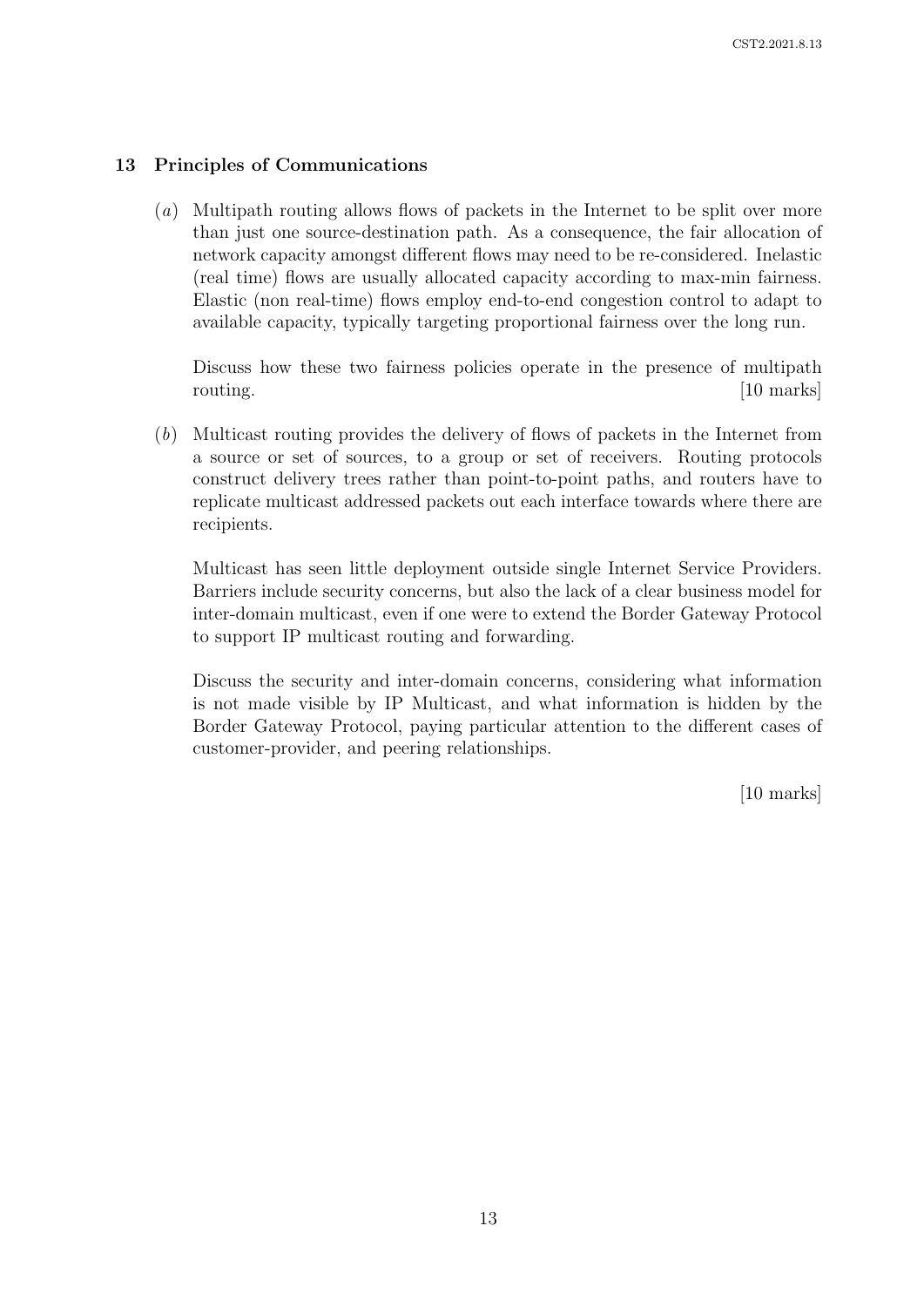## 14 Quantum Computing

- (a) A classical bit-flip channel has probability of error p, and a n-bit repetition code is used to suppress the error. If  $n$  is even, find the probability that a 'majority vote' decoding returns no answer. [2 marks]
- (b) A qubit is encoded using a 3-bit repetition code. If it is known that the qubits will only ever encounter noise that can be modelled as independent, identically distributed bit-flips, with the probability of a bit flipping equal to  $p$ , then give the threshold of this code. State any assumptions made. [3 marks]
- (c) A certain error-correction code suppresses the physical qubit error, p, to  $\mathcal{O}(p^2)$ and has a threshold of  $1\%$ . For a quantum circuit with 20 gates, find the number of layers of concatenation required to achieve an overall error probability of at most 10% when:
	- (*i*) The gate error-rate is  $0.99\%$ .
	- (*ii*) The gate error-rate is  $0.9\%$ .

[5 marks]

(d) For a certain implementation of a 3-qubit phase-flip code the principle of deferred measurement is invoked to allow the recovery operations to be enacted conditional on qubit states rather than measurement outcomes. Let  $|m\rangle$  be the two-qubit state of the parity check qubits, then the recovery circuit must perform the following operations on the three code qubits:

| $ m\rangle$  | <b>Recovery Operations</b> |
|--------------|----------------------------|
| $ 00\rangle$ | $I \otimes I \otimes I$    |
| $ 10\rangle$ | $Z \otimes I \otimes I$    |
| $ 11\rangle$ | $I \otimes Z \otimes I$    |
| $ 01\rangle$ | $I \otimes I \otimes Z$    |

Design the recovery circuit using only gates from the set:  $\{H, T, CNOT, Toffoli\}$ . [6 marks]

(e) How many more gates would be required if only gates from the set  $\{H, T, \text{CNOT}\}$  can be used in the recovery circuit for Part  $(d)$ ? [4 marks] CNOT} can be used in the recovery circuit for Part  $(d)$ ?